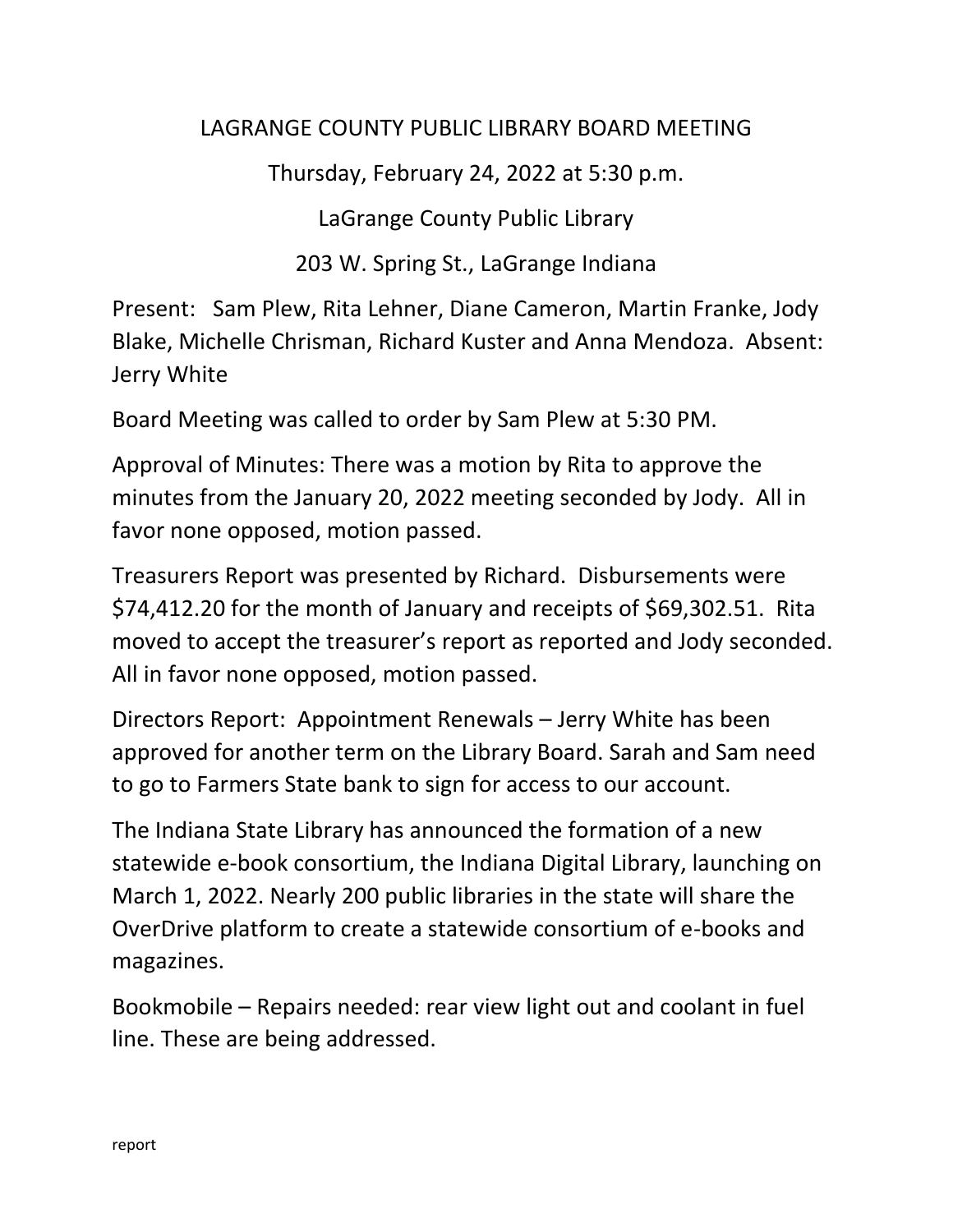Replace Humidifier Steam Cylinder - \$1006.00. Open Boiler to clean heat exchange, \$4842.00. May have other parts that need repair or replacement found during this inspection.

TASC Universal Benefit Plan – In lieu of our insurance, \$5400. Need to write guidelines so everyone knows the options available to them with the new program. This is an optional program for the employees.

Covid-19. Continue the current guidelines. Masks are recommended. .

See Statistical Report for the month of January 2022.

See Staffing Report for the month of January 2022. Currently 22 employees. Continue to look for an employee to drive the Bookmobile as Kitty is leaving May 31, 2022.

Johnnetta is delivering the tubs seven days a month which is 56 tubs. There was a request from some of the Amish schools to go back to the Bookmobile. After some discussion regarding the request there was a motion by Diane and a second by Rita to stay with the tub program for the time being. All in favor, none opposed, motion passed.

Reports and claims were reviewed: January 31, 2022- Payroll and Check numbers **28589-28627 in** the amount of **\$74,412.20** from the operating account. Motion was made by Martin and seconded by Jody to approve the report. All in favor none opposed, motion passed.

**Personnel Committee** no report. **Facilities Committee** no report**. Policy Committee** no report.

Correspondence **to the Board** –Platt Report for the State must be signed by the President – Sam and Richard. State Park passes can be purchased at the Library for \$50.00 for a year of access.

**Old Business** –No report